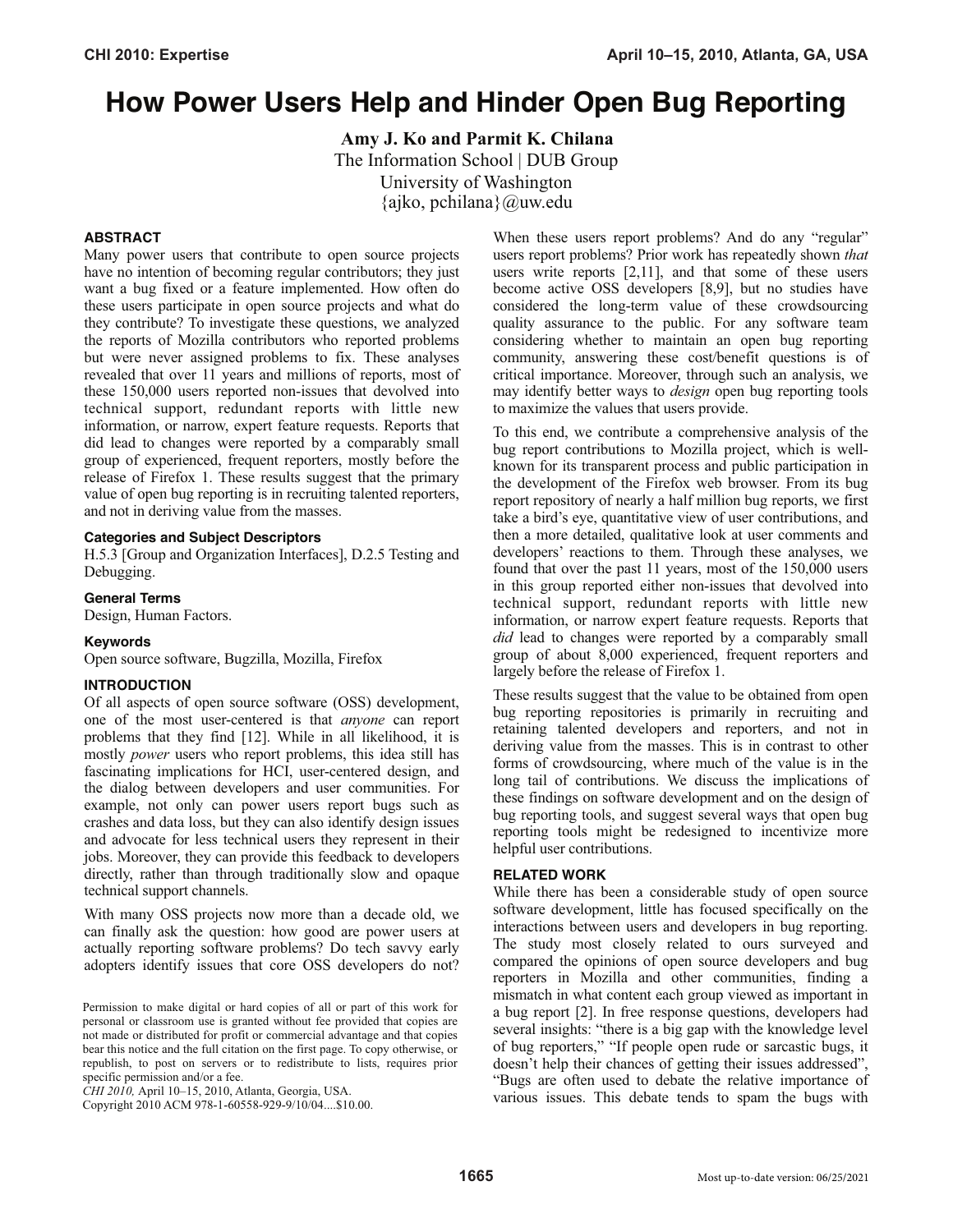various use cases and discussions [...] making it harder to locate the technical arguments often necessary for fixing the bugs," and, "Well known reporters usually get more consideration than unknown reporters, assuming the reporter has a pretty good history in bug reporting." Our study is an opportunity to evaluate these claims quantitatively and to discover new trends unknown to OSS developers.

Other work has considered interactions between users and developers in other contexts. For example, Hendry's analysis of the role of users in development of *del.icio.us* showed that many users offered creative input, offering appeals to personal experience, scenario, and observed use [6]. Another study considered help seeking in open source forums, finding a variety of "me too" messages that provided emotional support and rapid problem diagnosis [14]. These studies demonstrate that in some contexts, interactions between developers and users can be mutually beneficial.

The majority of other research on OSS communities focuses on the coordination necessary to develop software. For example, one of the most commonly cited findings is that open source communities are like "onions," with increasingly large groups of less technically savvy contributors [4]. At the core are a small team of (often collocated) developers; around them are volunteer developers who contribute regularly; beyond this group are bug reporters, source code readers, and finally passive users of the project's software. Theoretically, each of these successive groups is an order an of magnitude larger than the last.

As part of this model, several have studied the transitions that users make to become active developers. For example, van Krogh et al. studied the *Freenet* community with interviews, finding that the core community of developers made explicit rules that must be followed to join the community, based on merit [9] Similarly, Herraiz et al. studied the *GNOME* version control system, finding that hired developers follow similar patterns as volunteers to the project, but acquire status and reputation faster than volunteers [7]. Other studies demonstrate most core developers in the *Mozilla*, *Apache*, and *NetBeans* projects are full-time employees of corporate or non-profit organizations, not volunteers [8], and that volunteers are primarily distinguished by their success at several merit-based rites of passage [5]. Our study differs from these in that we consider bug reporters who contribute infrequently or only once.

Other research focuses more on coordination aspects of open source communities. For example, Mockus et al. contrasted the early history of the Apache and Mozilla projects, showing that *Apache's* coordination concerns were reduced by virtue of its architecture, allowing developers to contribute quickly and independently [11]. In contrast, Mozilla had significant interdependence between its modules, leading to the notion of *module owners*. Mockus et al. argue that this more formal means of coordination led Mozilla to delegate much of the bug fixing and finding to the user community. Several researchers have studied the manifestation of these coordination challenges in bug reports [13], mailing lists [1], email and CVS [15], and forums [10]. These studies show that OSS cultures are often biased towards *action* first and coordination later. We know of no studies that consider how users may help or hinder these coordination efforts.

In summary, prior work shows that open source communities use lightweight communication tools to coordinate and rites and reputation to foster a community of trusted developers. The primary question posed in our study is to what extent open source communities benefit from the *broader* user population through bug reporting and how bug reporting tools might be improved to encourage helpful contributions.

# **METHOD**

We divide our assessment of user contributions to the Mozilla bug repository into three major sections:

- 1) Separating contributors into four categories of *core* and *active* developers, *reporters*, and *users*.
- 2) Analyzing the *outcomes* of reports written by different contributor groups.
- 3) Analyzing user and reporter *comments* in both routine and contentious reports, and developers responses.

Our choice of Mozilla was based on several factors. It is one of the most successful *user-facing* open source communities, and was likely to exhibit less of the hacker culture attributed to some OSS projects. Mozilla products are also respected as *usable* software, partly due to the fact that the Mozilla corporation employs user experience designers. Furthermore, at over a decade old, we would be able to analyze user contributions to Mozilla products over time and multiple substantial releases, revealing how participation changes over the course of years. Finally, while Mozilla involves several different projects, we chose to analyze them together because of their shared source code foundation and contributor communities.

Our data set was the Mozilla Bugzilla bug report repository (bugzilla.mozilla.org). We downloaded all bug reports as XML using standard HTTP queries on August  $14<sup>th</sup>$  and  $15<sup>th</sup>$ , 2009. This data set included 496,766 reports, with creation dates as early as September of 1994. Not all reports were publicly accessible; 14,049 were only available to contributors with special permissions. Much of the data we report on in this paper was extracted, aggregated, and joined with Perl scripts and special care was taken to test their correctness through extensive error handling and assertions (for example, tests for missing values, invalid nominal data, and incidental case mismatch).

In terms of the data reported in this paper, all distributions in followed power law distributions (as with most social systems), unless otherwise noted. Consequently, we primarily report medians instead of means. All statistical inferences were non-parametric, unless otherwise noted. We primarily used chi-squared tests, Wilcoxon rank sums tests with chisquared approximations (abbreviated RS), and multinominal logistic regressions with chi-squared approximations (abbreviated MLR), all performed in JMP. Significant post hoc comparisons were generally performed by comparing chi-squared values with critical values at the  $\alpha$  = .01 level.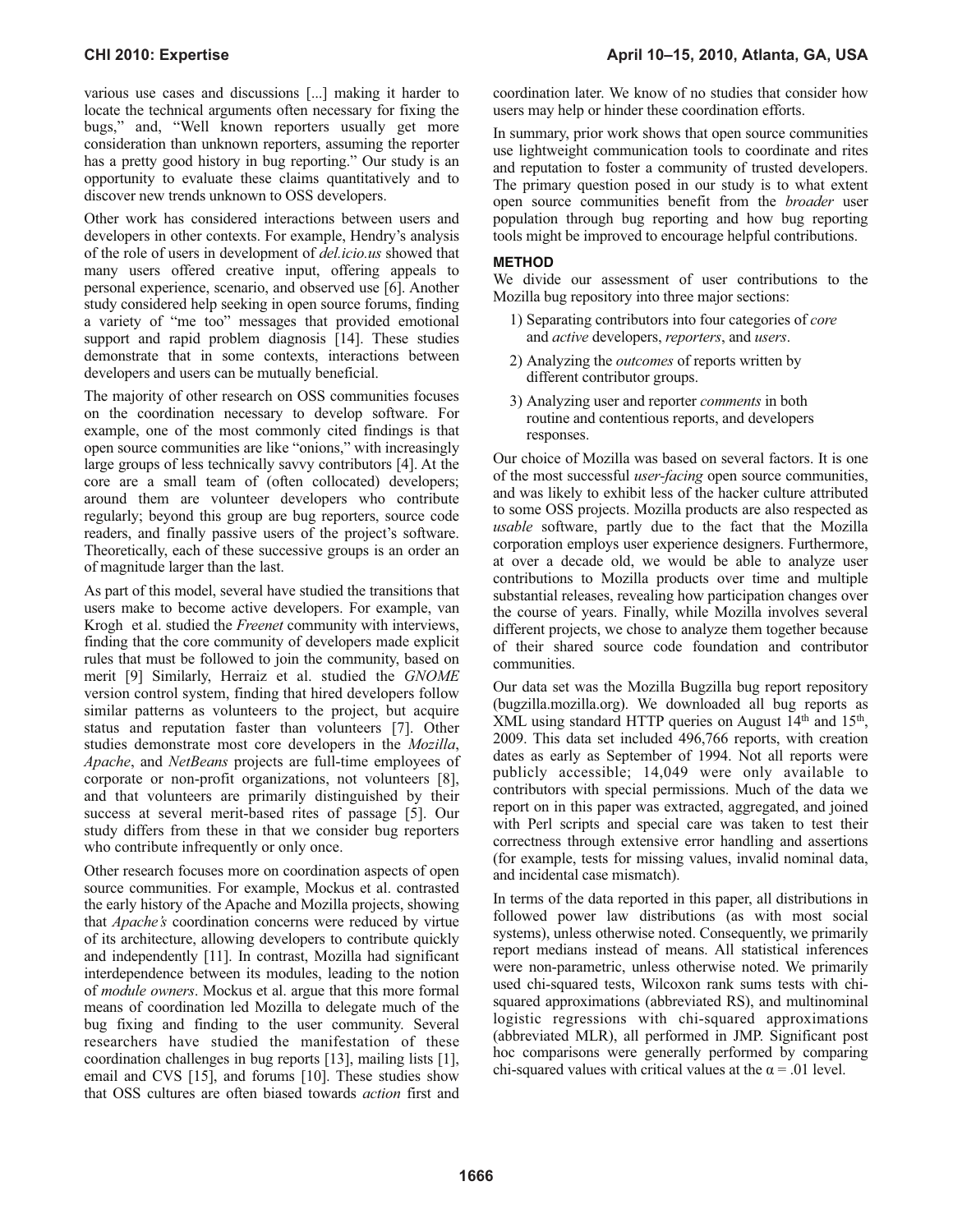|               |                                                           |         | # reports commented on             |        | # comments |                                |              | # reports reported |                             |            |                     |
|---------------|-----------------------------------------------------------|---------|------------------------------------|--------|------------|--------------------------------|--------------|--------------------|-----------------------------|------------|---------------------|
| group         | definition                                                |         | size min-mdn-max                   |        | $%$ of     | total total min - mdn - max    |              | $%$ of             | total total min - mdn - max |            | % of<br>total total |
| <b>CORE</b>   | release drivers, super reviewers,<br>module owners, peers |         | $928 \mid 1 - 68 - 40.017$ 226.697 |        |            | 46% 1 - 154 - 95,904 1,675,823 |              | 40%                | $0 - 16 - 2.809$            | 59.035 12% |                     |
| <b>ACTIVE</b> | assigned $\geq 1$ report                                  |         | 2,568 1 - 25 - 24,191 435,764 88%  |        |            | 1 - 66 - 36,720 1,623,998      |              | 39%                | $0 - 9 - 5,145$ 168,644 34% |            |                     |
|               | <b>REPORTERS</b> submitted $\ge$ report                   | 119.707 | $1 - 1 - 4,492$ 305,461 61%        |        |            | $1 - 2 - 6.802$                | 806.979      | 19%                | $1 - 1 - 560$ 269,087       |            | 54%                 |
| <b>USERS</b>  | all other commenters                                      | 29.674  | $1 - 1 - 1.057$                    | 27.249 | 5%         | $1 - 1 - 1.206$                | 58.866       | 1%                 | $0 - 0 - 0$                 | 0          | 0%                  |
| total         |                                                           | 152.877 |                                    |        |            |                                | $-4,165,666$ |                    |                             | $-496.766$ |                     |

**Table 1. Definitions and aggregate statistics for each of the four contributor groups. In bold: reporters were the largest group, commenting on two thirds of reports and reporting more than half of reports.**

#### **CLASSIFYING BUG REPORT CONTRIBUTORS**

Before assessing the user contributions to the Mozilla repository, we first needed to *define* users. We followed the "onion model" [4], which groups contributors into core and active developers, bug reporters, and passive users (among other more subtle groups outside of our scope). To identify contributors, we used the *email addresses* attached to reports and report comments, revealing 152,877 unique addresses (excluding nobody@mozilla.org). Some contributors used multiple addresses, evident from their reminders to use an alternate; other addresses may have represented multiple people. We did *not* try to merge addresses or differentiate comments from the same address, and so when we refer to "contributors," we are actually referring to email addresses.

To group these addresses, we used three measures. The first was whether a contributor had a *@formerly-netscape.com.tld* addresses or was listed on the Mozilla website as a member of one of the following groups: *release drivers* (who guide and manage fixes towards releases), *super reviewers* (who perform code reviews), *module owners* (who manage changes to "coherent bundles of source files"), *peers* (who help to *module owners*). This group, which we call **CORE** developers, included 928 email addresses. The next factor we used was whether the contributor had been *assigned* any reports, including 2,568 contributors. In Mozilla, policies state that the *assignee* of a bug should be the person "leading the effort to fix the bug" so we refer to these contributors as **ACTIVE** developers. The third factor we used was whether a contributor had reported at at least one bug; 119,707 of the remaining contributors satisfied this criteria, forming a group we will call **REPORTERS**. The remaining 29,674 contributors will be referred to as **USERS**, though we are careful to point out most of these contributors were probably power users like everyone else. **USER** contributions, by our definition, were limited to bug report comments and file attachments.

It should be noted that our grouping of contributors is based on a snapshot of the Mozilla website, and cumulative counts of report submissions and assignments. Therefore, each contributor was classified based on their *history* of contributions and not on their contributions at the time of reporting. How this affect our results is unknown; understanding contributions over time would be an useful direction for future work.

Descriptive and summary statistics for the groups are shown in Table 1. **REPORTERS**, by far the largest group, contributed 19% of comments, with most comments contributed by developers. The median **USER** and **REPORTER** *commented* on

1 report and the median **REPORTER** *reported* just 1 report; in fact, 64% of reporters only ever contributed to 1 bug. In comparison, the median **CORE** and **ACTIVE** developers reported and commented on an order of magnitude more.

To establish some convergent validity for our measures, we compared the *product* and *component* fields of the reports of each group. Groups differed significantly across both *product* (χ2(df=135, n=496,750)=83,406, p<.0001) and *component* (χ2 (df=1,827, n=496,750)=139,846, p <.0001). With respect to *product*, **REPORTERS** were more likely to report issues tagged *Firefox*, *SeaMonkey*, and *Thunderbird* (Mozilla's user facing products) than **CORE** or **ACTIVE** developers, while developers were significantly more likely to report on *Core*. With respect to *component*, the **REPORTER** reports were more likely to be tagged as *General, Tabbed Browsing, Plug-Ins, Bookmarks, Preferences* and *History*. These differences lend some convergent validity to our definitions.

In addition to this topical trends, it is also helpful to see associations between the four groups and their contributions over time. Figure 1 shows the number of contributors commenting every six months since Netscape released their source code in March 1998. Several things are evident from this graph. First, the **USER** and **REPORTER** groups are the only groups that fluctuate substantially in their contributions over time; the **CORE** and **ACTIVE** developers, in contrast, wrote a comparable number of comments each six months. Furthermore, as seen just before the release of Firefox 0.1, 1, 2 and 3, the **USER** and **REPORTER** groups grow until a major release, then drop off, then rise again before the next release. Because Mozilla software is updated regularly, this behavior is to be expected, with **REPORTERS** and **USERS** acting as beta testers, reporting on issues before each major release.



**Figure 1. The number comment contributors, stacked by type, in each six month period since the release of the Netscape code. REPORTER and USER comments decrease after each release.**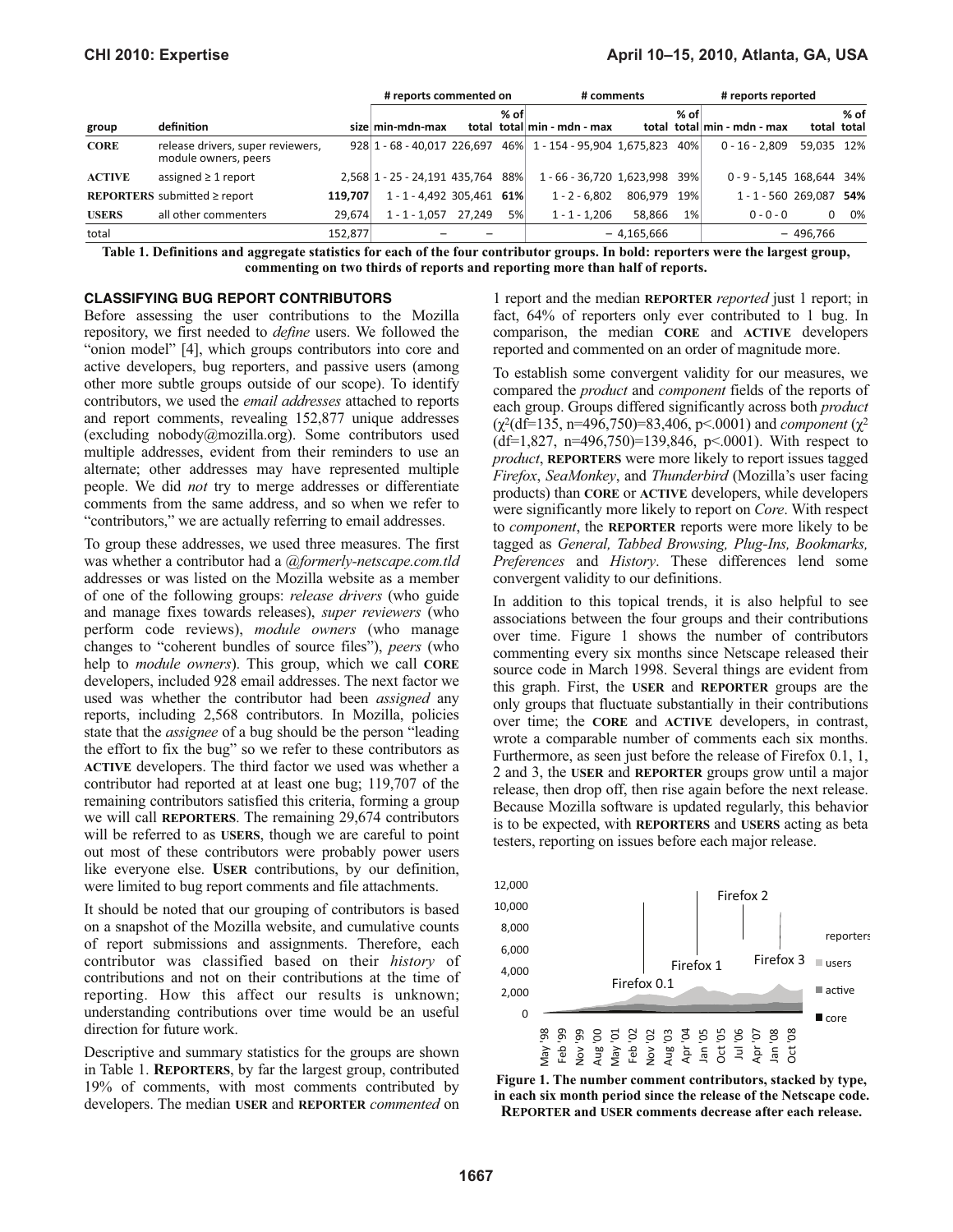

**Figure 2. Resolution by reporter type. Few REPORTER reports are resolved as** *fixed***; most are resolved as** *duplicate***.**

### **ANALYZING REPORT RESOLUTION**

Having grouped contributors, we now move on to assess whether the contributions made by **USERS** and **REPORTERS** were of *value* to Mozilla. We operationalize *value* as the *resolution* field of bug reports with 8 levels. Mozilla policies state the meaning of each level as follows: *fixed* reports lead to a change in the software (a patch); *incomplete* reports are missing data needed to fix an issue; *invalid* reports identify a problem, but not one that Mozilla was responsible for fixing; *worksforme* reports did not involve a problem; *wontfix* reports identify issues that the community decided not to address; and *duplicate* reports regard issues that have already been reported. We omit the *expired* and *moved* resolutions from our analyses, since they were used infrequently.

As shown in Figure 2, there is a significant relationship between reporter *type* and the report *resolution*  $(\chi^2(df=21,$ n=420,989)=117,303, p<.0001). About 62% of **ACTIVE** reports and 60% **CORE** reports are marked *fixed*, and these account for 79% of all *fixed* bugs. In contrast, 13% of **REPORTER** reports are marked *fixed*, accounting for 21% of *fixed* reports. About 40% of **REPORTER** reports are marked as *duplicates*, whereas the rest were mostly marked *worksforme* and *invalid*. Of the 119,707 **REPORTERS**, just 16,428 (14%) were responsible for the *fixed* reports. Of these, 65% had reported 2 or more reports, showing that experience was related to successfully reports.

How do **REPORTER**s' *fixed* reports differ from developers'? The *product* fields of **REPORTER** reports were significantly more likely to be *Tech Evangelism*, *Firefox*, *SeaMonkey*, and *Thunderbird*  $\chi^2$ (df=135, n=148,902)=15,854, p < .0001. Moreover, the *severity* flag of **REPORTER** reports (set by reporters at reporting time), was significantly more likely to be marked *critical*, *major*, or *enhancement* and not *normal*  $(\gamma^2(df=18, n=148.902)=4,477, p<.0001).$ 

*Fixed* **REPORTER** reports were also *open* significantly longer (measured from the date of creation to the date of closing) than **ACTIVE** and **CORE** reports (RS  $\chi^2$ (df=3,n=148,902) =15,854,p<.0001). The median *fixed* **REPORTER** report was open for 371 days whereas the median *fixed* **ACTIVE** report was open for 123 and **CORE** was 119. This difference was *not*  due to a delay in response: the median number of hours before the first developer reply was median of 5 hours across all divisions by reporter type and resolution. However, the days between the first patch being posted (defined later in the attachments section) and the bug being closed was significantly longer for **REPORTER** reports  $(RS \chi^2(df=1,$ n=84253)=1046,p<.0001).

### **Reporter Duplicates were Mostly Redundant**

What were the outcomes of the 96,219 *duplicate* **REPORTER**  reports (which accounted for 40% of their reports and 22% of all reports)? For each duplicate, we checked the *resolution* of the report that the duplicate *referred* to (checking its dup\_id field). When these pointed to other duplicates, our scripts recursively followed duplicate pointers until finding a nonduplicate report (6 reports were cyclic and were excluded from our analyses). Overall, 77% of *duplicates* referred to *fixed* reports and 73% of **REPORTER** *duplicates* referred to *fixed* reports. Duplicates by different reporter types referred to reports with significantly different resolutions ( $\chi^2$ (df=21, n=102,355)=2300,p<.0001): **REPORTER** duplicates were more likely to refer to *worksforme*, *wontfix*, or *invalid* issues.

We can also consider the 44,819 *non*-duplicate reports to which duplicates *referred*. These were significantly more likely to get *fixed* than bugs without duplicates ( $\hat{\chi}$ (df=7, n=421,005)=13,449,p<.0001); one would expect widely reported issues to be addressed. However, when considering what *proportion* of these duplicates were reported by **REPORTERS**, the distribution is bimodal: in 52% of duplicated reports, **REPORTERS** were the *only* duplicate reporters; in 30%, there were *no* **REPORTER** duplicates; the remaining 18% had both **REPORTER** and developer duplicates. There is also a significant relationship between the *resolution* of duplicated reports and the proportion of **REPORTER** duplicates: (MLR  $\chi^2$ (df=6,n=35,656)=2805,p<. 0001): as the proportion of reporter *duplicates* increases, so does the likelihood of it being marked *worksforme* or *invalid*.

To whose reports did **REPORTER** duplicates point? Of the 96,219 **REPORTER** duplicates, 56% were directed at other **REPORTER** reports, 65% of which were *fixed*. The other 44% of **REPORTER** duplicates were directed at **ACTIVE** and **CORE** reports, 84% of which were *fixed*. In these latter cases, it was possible that **REPORTERS** were actually first to report, but their reports were labeled *duplicate* anyway. In comparing **REPORTER** report creation times to the reports they referred to, this was true for only 8% of **REPORTER** duplicates.

What was the time frame in which **REPORTERS** reported duplicates, relative to the reports to which they referred? Across all **REPORTER** duplicates, 5% reported on the same day, 15% were reported between a day and 1 week after, 5% were reported within a month, 40% were reported between a a month and a year, and the remaining 30% were reported more than a year after. This does not necessarily mean that users were not contributing new information, since the median number of days a report with *duplicates* was open was 760 days. However, we used the report attachment data described in the next section and found that of the 55% of **REPORTER** duplicates that pointed to reports with patches, 66% were created *after* developers attached the first patch (and more were likely written after the problem had been diagnosed). In other words, most reporter duplicates were reported well after a draft patch had been authored.

Given these results, what value did **REPORTERS** contribute through duplicates? A small proportion were the first to report an issue, but the vast majority were reporting on issues that were already known and already being fixed.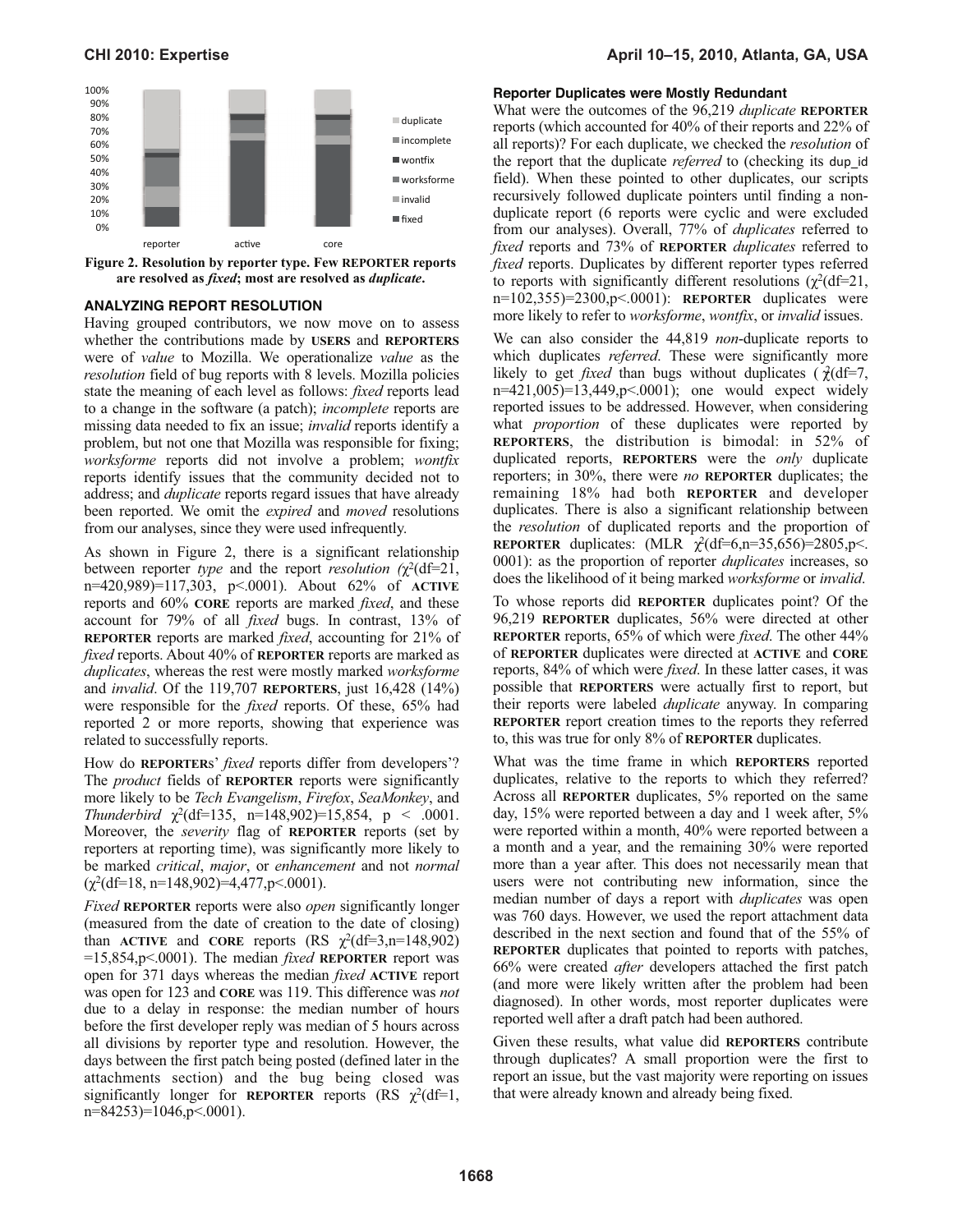|                  | # in   |                   | # reports % of reports attached |         |     |     |                                                             |     |     |    |     | % replied to |
|------------------|--------|-------------------|---------------------------------|---------|-----|-----|-------------------------------------------------------------|-----|-----|----|-----|--------------|
| group            |        | group attached to | to marked fixed # attachments   |         |     |     | patches plain text logs/stacks test cases images html other |     |     |    |     | by devs      |
| <b>CORE</b>      | 568    | 68.822            | 76%                             | 151.680 | 51% | 23% | 4%                                                          | 12% | 7%  | 1% | 2%  | 51%          |
| <b>ACTIVE</b>    | 2.237  | 75.974            | 66%                             | 170.290 | 47% | 15% | 5%                                                          | 14% | 9%  | 2% | 9%  | 47%          |
| <b>REPORTERS</b> | 19.071 | 38.846            | 22%                             | 62.868  | 9%  | 10% | 9%                                                          | 18% | 36% | 8% | 10% | 4%           |
| <b>USERS</b>     | 2.584  | 2.618             | 32%                             | 4.212   | 16% | 16% | 7%                                                          | 15% | 26% | 9% | 11% | 12%          |
| total            | 24.460 |                   |                                 | 389.050 |     |     |                                                             |     |     |    |     |              |

**Table 2. Attachment types by contributor groups and the proportion replied to by developers. In bold: most contributors who added attachments were REPORTERS who tended to attach images to reports that were not marked** *fixed***.** 

#### **Reporters' Mostly Attached Screenshots**

Another form of contribution was *attachments* to bug reports. These included logs, images, error messages, code patches, test cases, and other information intended to facilitate problem diagnosis. As shown in Table 2, there were 389,059 attachments across 162,228 reports, by 24,462 unique contributors, most of whom were **REPORTERS**. Overall, 8,723, or 6% of *fixed* bugs contained **REPORTER** attachments.

To analyze these, we converted the MIME type of the file and the attachment description into one of *patch*, *plain* (a file of unspecified type), *test*, *image*, *html*, *log*, *stack*, or *other*. The most common **REPORTER** attachments were *images* and *test cases*, where as most developer attachments were *patches*. Of all reports with patches, 23% of **REPORTER** attachments were added *before* the first patch, 50% were added on the same day, and 27% were added after.

The resolution of reports was significantly related to the number of **REPORTER**' attachments on a report (MLR  $\chi^2$ )  $(df=7, n=421, 005)=713$ ,  $p<.0001$ ). As the number of **REPORTER** attachments increases, the likelihood of the report being marked *worksforme* increases as the likelihood of *fixed* decreases. In other words, a predominance of reporter attachments was associated with non-issues.

#### **Reporter Contributions are Less Frequent, Less Useful**

When **REPORTER**s' report resolutions are shown over time, as in Figures 3–5, we see a more nuanced view of their contributions. In Figure 3, we see that the *number* of **REPORTER** reports has been dropping since the 0.1 release of Firefox, and the number of *fixed* reports has dropped with it. In Figure 4, we see that the proportion of **REPORTER**s' report resolutions have stabilized, except for an increase in *invalid* and *incomplete* reports after the release of Firefox 1.0. In Figure 5, we see that the proportion of *fixed* reports due to **REPORTERS** reached its peak with the release of Firefox 1.0, and has dropped since. In fact, of **REPORTERS** *fixed* reports, 69% were fixed *before* the Firefox 1 release.

In comparing the topic of reports, the *product* fields of reports created before and after the Firefox 1.0 release were significantly different ( $\chi^2$ (df=45, n=496,766)=188,985, p < . 0001): before, reports were more likely to be about *Core* and after, reports were more likely to be about *Firefox*, *Thunderbird*, and *mozilla.org*. The same was true for the *component* field of reports ( $\chi^2$ (df=609, n=496,766)=195,002,  $p < .0001$ ): reports after the initial release were more likely to be about *General* or user interface components.

There are a several of interpretations of these trends. For example, perhaps most **REPORTER** effort before the release of Firefox 1.0 was from technically skilled **REPORTERS**, enthusiastic about the first release of the browser, but after



**Figure 3. # of REPORTER reports by resolution per 9 months.**



**Figure 5. % of** *fixed* **reports by reporter type per 9 months.**

this, less technically skilled **REPORTERS** dominated the reporting class, leading to more *incomplete* and *invalid* reports and fewer *fixed* reports. It is also possible that those **REPORTER** reports that would have been marked *fixed* began being marked *duplicate* instead, as **ACTIVE** developers became better at finding and reporting problems before **REPORTERS** reported them. Another interpretation is that as Mozilla software improved, there were fewer issues to report, and those issues that were reported were simply more trivial than the issues before the Firefox 1.0 release (perhaps because core Mozilla developers were focusing on repairing problems with the existing design, rather than evolving the design to satisfy new requirements). Whatever the case, one thing is clear: most of the valued **REPORTER** contributions occurred before the release of Firefox 1.0.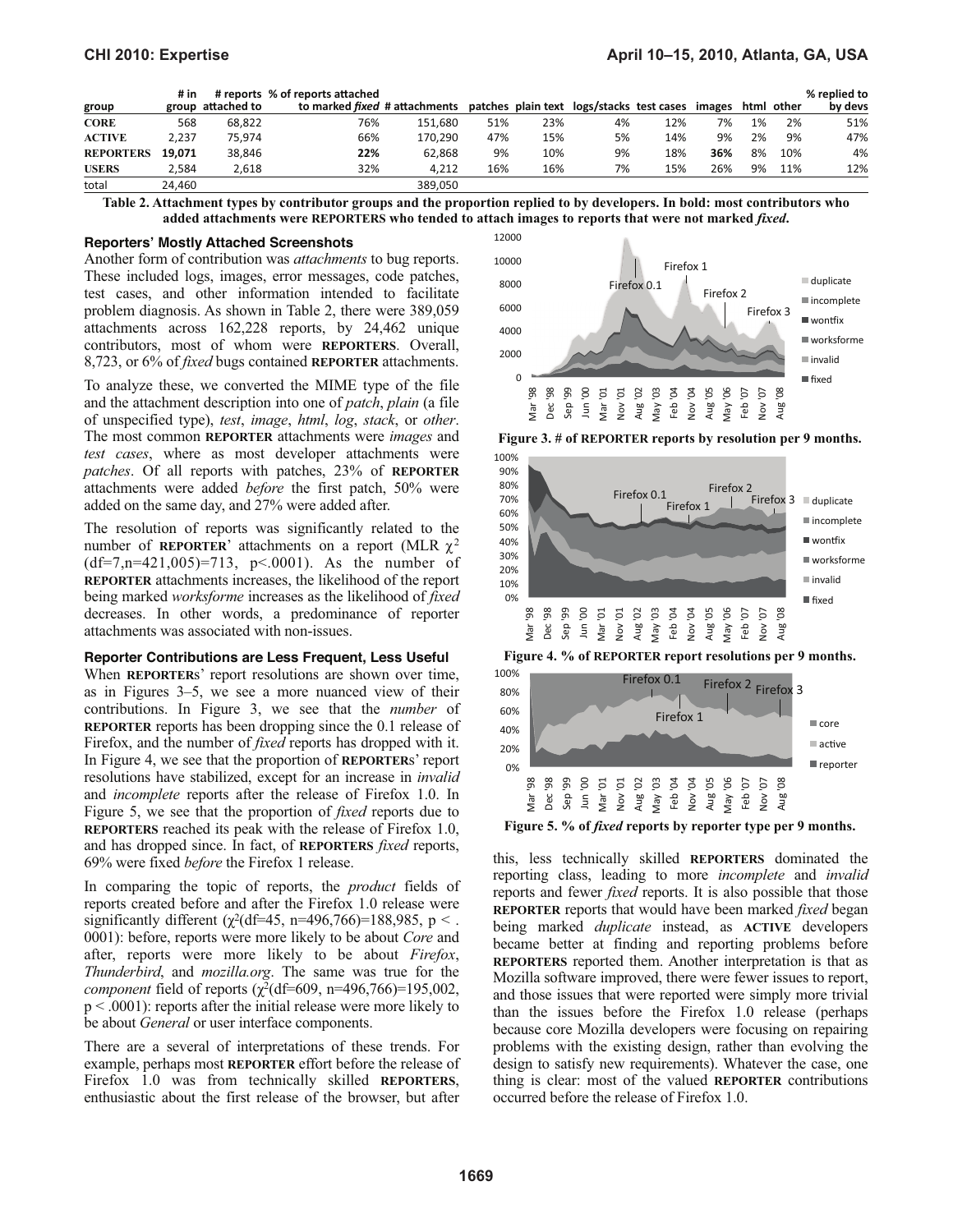|                           | $%$ of |     | [min - median - max]         |                                  |  |  |  |
|---------------------------|--------|-----|------------------------------|----------------------------------|--|--|--|
| group                     |        |     | reports % fixed # commenters | # comments                       |  |  |  |
| active + core             | 40%    | 62% | $[1 - 3 - 41]$               | $[1 - 6 - 700]$                  |  |  |  |
| active + core + reporters | 52%    | 17% | $[1 - 3 - 65]$               | $[1 - 4 - 315]$                  |  |  |  |
| including users           | 5%     | 30% |                              | $[2 - 6 - 228]$ $[2 - 10 - 733]$ |  |  |  |
| only reporters            | 3%     | 7%  | $[1 - 1 - 8]$                | $[1 - 2 - 23]$                   |  |  |  |
|                           |        |     |                              |                                  |  |  |  |

**Table 3. Attachment types by contributor groups and the proportion replied to by developers.**

### **ANALYZING REPORT COMMENTS**

Thus far in our assessment of **REPORTER** contributions, we have found that most **REPORTER** reports were not *fixed*, that those that were fixed were reported by **REPORTERS** with substantial reporting experience before Firefox 1.0, and that **REPORTER** duplicates are usually reported after the issue was known and in repair. This does not mean, however, that less experienced **REPORTERS** did not make valuable, but more *subjective* contributions to report resolution through the report *comments* used to coordinate the resolution of a bug reoprt. For example, **REPORTER** duplicates may have helped developers identify other cases in which a problem occurs, or **REPORTER** and **USER** may have helped diagnose issues or offered user-centered solutions to design problems.

To investigate these possibilities, in this section we inspect small samples of representative reports with **USER** and **REPORTER** comments. To inform what kinds of reports to sample, we analyzed who was involved in report discussions by tabulating all reports against whether they involved each of our four contributor types. This revealed the four clusters shown in Table 3: those with *only* **ACTIVE** and **CORE** comments (40%), those with **REPORTER**, **ACTIVE**, and **CORE** comments (52%), those including all types, including **USERS** (5%), and those with *only* **REPORTER** comments (3%).

Of these, we were not concerned with the developer only reports, since those have been studied elsewhere [1,13]. Moreover, nearly all of the 3% of **REPORTER** only reports were marked *duplicate*, *worksforme*, and *invalid*, so we decided to pool these with other reports with these resolutions. However, 5% of reports with **USER** participation were different from other reports, as they were significantly more likely to be marked *worksforme* and *invalid*  $\chi^2$ (df=7, n=421,005)=2619, p<.0001) and they had significantly more comments  $(RS \chi^2(df=1,n=496766)=16206,p<.0001)$  and commenters (RS  $\chi^2$ (df=1,n=496766)=27405,p<.0001). These 5% of reports alone contained 12% of all reports' comments.

Given these results, we decided to divide our analyses into two sets: (1) *routine* reports involving **REPORTERS** and any combination of developers and (2) *contentious* reports, involving **USER** comments. Furthermore, we divided our analyses of *routine* reports by resolution (again omitting *expired* and *moved* reports because of their infrequency).

What follows is an inspection of **REPORTER** and **USER** comments in these various reports types, based on random samples of 100 reports (and 40 contentious reports). Quotes include citations in form of (bug id: comment #: contributor . We also report the number of reports that followed a particular pattern, but since we did not assess inter-rater reliability, these are only rough estimates of proportion.

#### **Comments in** *Fixed* **Reports**

The interactions between **REPORTERS** and developers in *fixed* reports (13% of **REPORTER** reports) were terse, highly productive, and largely concerned with repairing behaviors that both **REPORTERS** and developers believed were unintended. This is unsurprising, since as we reported earlier, the reporting experience of **REPORTERS** with fixed *reports* was significantly higher than other **REPORTERS**.

Of the 100 in our *fixed* sample, 43 involved a single **REPORTER** problem description, and a small number of status updates as developers wrote, attached, and reviewed a patch. In another 23, the **REPORTER** collaborated with developers to diagnose the problem by attaching logs, test cases, and screen shots, and then developers wrote a patch. In another 11, the **REPORTER** helped update and manage status flags and mark duplicates for an existing report. The 13 in which **REPORTERS** wrote "me too" comments contained valuable information that developers asked about and used to diagnose problems. In one case, a reporter even wrote a 1 line patch and asked to have it checked in. Only in 9 reports were **REPORTER**s' contributions potentially burdensome: in 6, a **REPORTER** proposed an idea that was turned down; in the remaining 3, **REPORTERS** asked a question about the bug resolution process. In general, the interactions in *fixed* reports were marked by a high degree of shared understanding about the *process* of bug fixing and the constraints on solutions.

#### **Comments in Wontfix Reports**

In contrast to *fixed* reports, most *wontfix* reports (3% of **REPORTER** reports) were requests for some new narrow expert feature of the form "it would be nice if I could..." Of the 100 in our sample, 53 were requests that were denied by developers because they were not broadly useful to "regular" users. In these cases, developers recommended writing a plug-in or add-on. In another 9, developers explained to the reporter how they could achieve the desired behavior with an existing plug-in or feature, essentially offering technical support. In one case, a **REPORTER** even proposed that the wording of the "about" dialog violated his religious beliefs:

I have religious issues regarding the "I'll be careful. I promise!" button in the about: config nag screen. I believe promising is either the same as swearing.  $(503111:0$ :reporter)

In 19 reports, developers explained that the **REPORTER**'s request was moot, since they were no longer working on the software discussed. In 7, developers explained that the behavior reported was *intended* and would not change. In the remaining 12 reports, **REPORTERS** joined an existing report, indicating that they also wanted the feature, often offering design ideas about how it should work and providing use cases in which it would be useful. When developers replied to these, they usually identified reasons why the ideas would not improve user experience or why they were technically infeasible. Some **REPORTERS** expressed frustration:

If you don't change Thunderbird, then Firefox on Mac must be  $\alpha$  changed, it must be done the same way. (383036:3:reporter)

No. it must not. You don't get to make that decision. Firefox doesn't get to make that decision for Thunderbird ... (383036:4:core)

Overall, it seemed that *wontfix* reports were generally written by power users with requests for narrow use cases.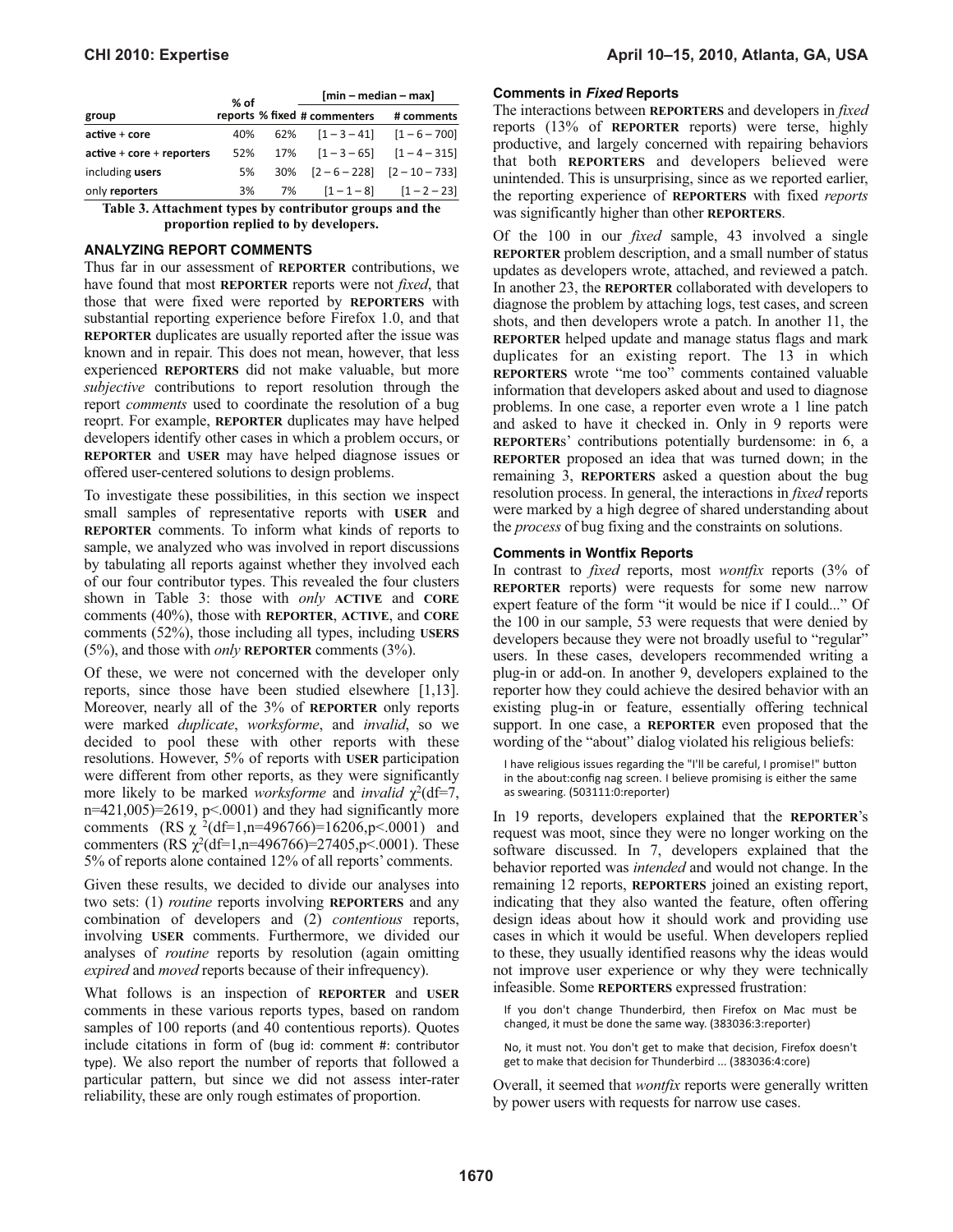# **Comments in** *Incomplete, Invalid, Worksforme* **Reports**

In contrast to *fixed* and *wontfix* reports, *incomplete*, *invalid*, and *worksforme* reports (38% of **REPORTER** reports) were generally characterized by **REPORTERS**' lack of effort or skill in diagnosing problems before reporting them. Although we sampled 100 of each of these three resolutions, there was enough commonality in the nature of **REPORTER**s' contributions that we discuss them together (citing percentages instead of counts).

The most common kind of report (33%) involved a **REPORTER** identifying an issue that was already resolved in the most recent build. Developers' comments in these reports were of the form "have you tried the latest nightly build?" In most cases, the **REPORTER** did not reply and the developer closed the report. In a similar pattern (10%), developers asked the **REPORTER** if they had tried a particular remedy, and never received a reply (suggesting that the remedy worked). In some cases, the **REPORTER** replied to these suggestions and apologized for not trying them earlier. In another common pattern (24%), developers asked the **REPORTER** to provide more information to help understand the problem, but never received a reply. In a few cases, reporters did reply, but were unable to provide the information requested because they did not know how to use the diagnostic tools recommended by the developer.

The above reports, accounting for 67% of the *incomplete*, *invalid*, and *worksforme* reports we sampled, essentially constituted technical support. However, in 19% of reports, **REPORTERS** described unexpected behaviors that developers could not diagnose immediately. In these cases, developers continued to ask for information from **REPORTERS** before eventually discovering that the problems were due to exotic customizations that the reporters had made. Most were grateful to have their issue resolved:

so i trashed the preferences and all was fine again, thank you all for vour time, everyday mozilla is getting better, thank to people like you! .<br>(104347:7:reporter)

In 6%, the **REPORTER** identified an unexpected behavior that was ultimately correct, according to some specification. Developers usually referred to industry standards such as CSS, HTML, and JavaScript, explaining that other browsers did not properly implement the standard. Most of these were obscure edge cases where it was unclear to the reporter what the intended behavior was. Some, however, were closed *by design*, with developers offering some rationale for why the behavior was necessary or desirable. In another 5% of the reports, developers decided that the problem that **REPORTERS** identified was actually the fault of different system.

Interestingly, only 2% were deemed spam because they did report a problem, or cited some web site that did not exist. In general, most *incomplete*, *invalid*, and *worksforme* reports appeared to be technical support issues that were misdirected towards Bugzilla and should have instead been directed to *support.mozilla.org* or user forums. On the other hand, the ambiguity of many of these reports suggests that *whether*  something is a bug is largely a matter of users' understanding of developer intent and responsibility, neither of which seemed to be commonly understood.

### **Comments in** *Duplicate* **Reports**

*Duplicate* reports (42% of **REPORTER** reports), exhibited three basic patterns in our sample: 82 were marked as duplicate on the *same day* they were reported, with no additional comments (other than developer reminders to search for duplicates before posting). Another 12 involved some diagnosis about whether the report was a duplicate of something else, with the reporter often providing logs and other information to facilitate the diagnosis. The last 6 **REPORTER** contributions were "me too" comments, none of which were replied to or contained additional information.

It was possible, however, that the presence of duplicates alone was helpful. Therefore, across the whole data set we looked for comments with the word "duplicate" that were not automatically generated comments about duplicates, finding 44,093 uses in 32,092 reports. Of these, 35% were written **CORE** developers, 35% by **ACTIVE**, 27% by **REPORTERS**, and 2% by **USERS**. To inspect these in more detail, we sampled 100 of these comments. Of the 62 that were references to duplicate reports (and not a reference to some other concept of duplicate), 60% were developer statements that the report was a duplicate, 10% were statements that the report was *not*  a duplicate, 8% were reporters apologizing for the duplicate, and 6% were developers telling people to stop filing duplicates. Additionally, 5% were statements about the poor quality of a report and 3% were reporters indicating that they could duplicate the problem on a certain platform. 5% were **REPORTERS** citing the number of duplicates to advocate for a change and 3% were **ACTIVE** developers referring to the duplicate count as an indicator of "unhappy users." In other words, few cases was the presence of duplicates used to advocate for a particular decision.

# **Comments in** *Contentious* **Reports**

Reporter contributions to the reports in the previous sections seemed primarily to be technical support or spam. Did their contributions differ in the 5% of *contentious* reports, that we defined earlier, other than in having more commenters?

To begin, we classified the titles of the reports in our sample of 40, to get a sense of what issues were drawing so many participants. Topics included: bookmarks (12), the location bar (5), favicons (4), file type handling (4), keyboard shortcuts (4), installation (4), tabs (2), security (2), history (2), build configuration (2), and web forms (1). Moreover, 24 of the 40 requested a change in application behavior whereas the other 16 identified crashes, hangs, incorrect information or data loss. Clearly, contentious reports were marked by their relation to the design of major features of Firefox.

In our reading of these reports, **REPORTERS** and **USERS** contributions were many in number, but few in type, and markedly different than their contributions in routine reports. For example, reporters wrote "me too" comments, as they did in some *routine* reports, but here they read more like pleas, describing the dire implications of not fixing an issue:

Forcing my users to retype the filename (presuming they even know what it should be) is **just plain oppressive**. IMHO... The organizations (large choral groups) for which I'm creating sites use the right-click  $\frac{1}{100}$  extensively to download (instead of play in their browsers) audio files for rehearsing music. ... It's just  $*$ code\*, guys. Figure it out. (299372:49:reporter)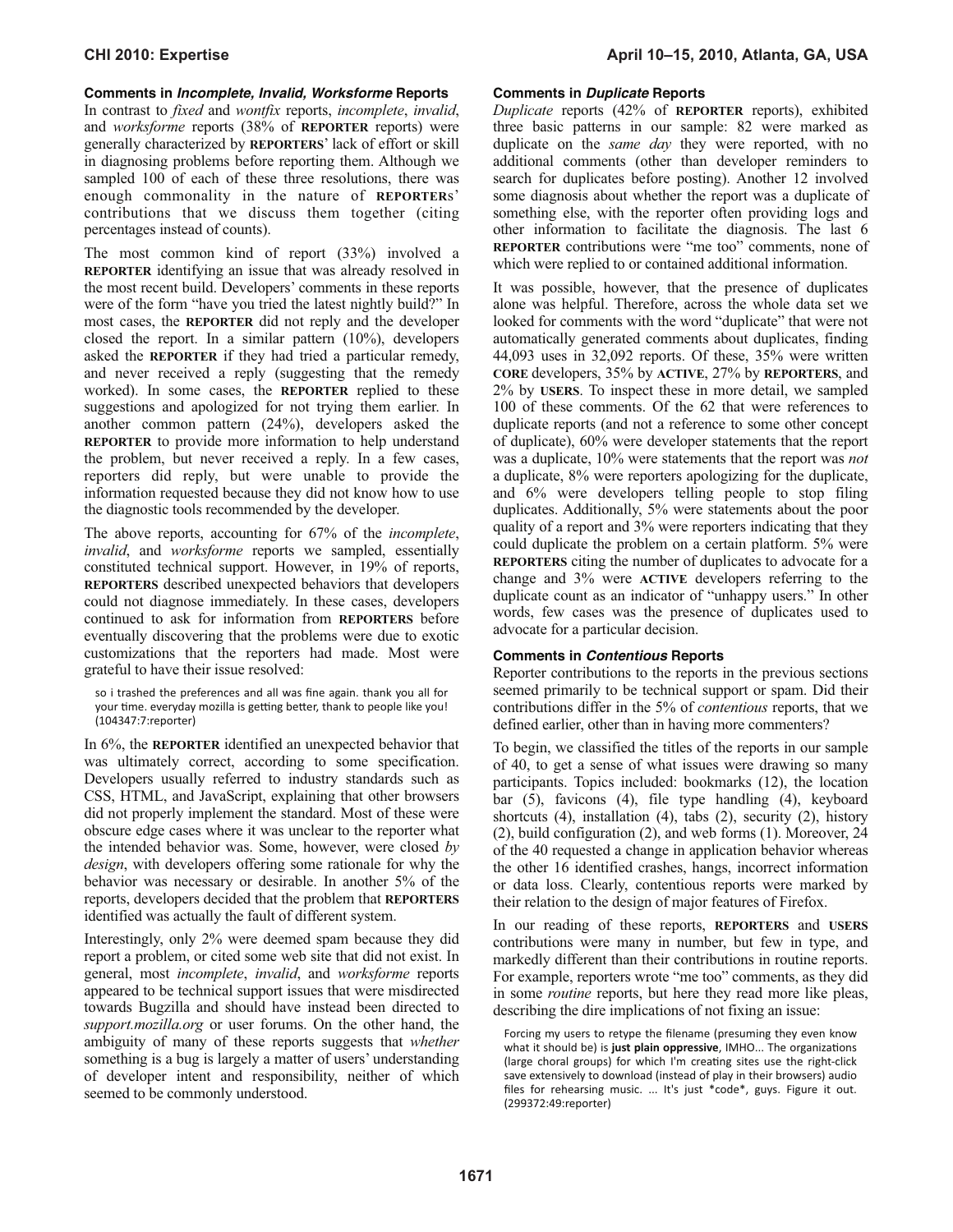I work as a sales support engineer for an "output management" software company... This bug or a related bug in Firefox has made it completely incompatible with our application. ... Over 50% of the web is delivering documents which are NOT html... If Mozilla dies it will very likely be due to this problem. There is no "happy middleeround."(299372:100:reporter).

Developers responded to these comments by asking reporters to cease writing "me too" comments:

To help this bug get fixed, the best thing would be finding someone to work on it. The next best thing would be not adding more "me too" comments -- we know this is a problem: it's just that there is no "easy fix."  $(299372:110:active)$ .

Reporters often took these scoldings personally:

Over two months ago I gave complete information on when and how  $\overline{a}$  and the error AND spent a great deal of time isolating the messages that caused it ... Which part of that is just saying "me too"? For crying **put loud. I'm a nursing student, not a programmer. Do you do your** own x-rays before going to the doctor?  $(252697:10:user)$ 

To reduce the frequency of "me too" comments, developers reminded reporters of Bugzilla's voting mechanism:

Not to offend anvone new, but from here on out, can we refrain from spamming the bug with more comments along the lines of "it happens to me". That is the purpose of the voting mechanism in bugzilla. PLEASE read a bug fully before posting a new comment to it. and only then if there is information to add  $\ldots$  (242207:46:active)

Many **REPORTERS** and **USERS** did not heed these requests, likely because these were just one comment among hundreds. Others fashioned their own voting mechanisms out of the report meta data:

Many apologies. I figured the blocking 0.8 flag was meant as a vote sort of. BugZilla's confusing that way. And I figured I'd try setting it anyway, and if it was something I wasn't supposed to do. I wouldn't be allowed to do it. (210910:134:user)

Despite some developers' statements that "me too" comments were unhelpful, some **ACTIVE** developers did use them as evidence of the severity of a problem:

i guess it would not be a big deal to make this much demanded feature (votes/comments/forum threads) available for Fx3.next and give it some adequate developer resources. (385077:21:active)

The fact that this bug has been open for six vears and only has  $32$ votes indicates that it's not a big issue.  $(171575:49:active)$ 

In no reports in our sample did a **CORE** developer refer to comments in this way.

In addition to "me too" comments, **USERS** and **REPORTERS** wrote *design rationale* for the changes they desired. Most, however, were unsubstantiated generalizations about users:

loe user won't have the knowledge, nor the need to acquire it, and is unlikely to shoot himself in the foot using a feature he doesn't know exists. (385077:22:reporter)

The average user will ignore the window, regardless if it said "YOU'RE BEING FOOLED" or not, they'll X out of the window. (337344:21:user)

... most users don't care about the Bookmarks toolbar (almost  $\frac{1}{2}$  everyone I see has it empty, wasting space, not knowing how to remove it) (366797:256:user)

These generalizations often offended less technical users:

Yet again, my behaviour as a user  $\ldots$  is apparently being secondguessed by some kind of would-be telepathy. Unless we actually have telepaths among us, could people please refrain from trying to use such totally unsubstantiated "top of the head" assertions about user behaviour ... (258301:25:reporter)

In contrast to these statements, **CORE** arguments were grounded in design questions and calls for evidence:

Does the user expect the favicon to remain stored, or to be updated when the site icon changes? (240795:0:core)

The real question is whether 3000ms of no feedback would cause the user to assume they somehow failed to click the right menu item and  $t$ rv the operation again. If it would, it's too long. The way to answer this question is through a usability study. (299372:232:core)

As experiments. I think we should encourage people to try them and  $\frac{1}{2}$  comment. but until we figure out whether or not they're solving real user problems, they're not suitable for inclusion into the mainline product. (366797:107:core)

Unsurprisingly, when **USERS** and **REPORTERS** did not see the change they desired, many were unhappy. Many expressed disillusionment, while also revealing their lack of understanding of the complexities of software development:

Either Mozilla developers are too stupid to fix this kind of bug or they have a plot against their users. (242207:64:reporter)

Why is it so hard for the programmers to get this right? It would be like me knowing the value of pi but not  $1+1=2$ . (247884:88:user)

Mozilla "Foundation", you have cash, you have the resources. FIX IT. PEOPLE DONATED MONEY TO HAVE YOU \*FIX THIS KIND-OF  $SHIT^*...$ This is the  $*EXACT*$  sort-of situation that shows why opensource \*FAILS\*, (299372:99:reporter)

If not ignoring these comments altogether, developers replied by citing the Bugzilla etiquette page and asking users to be more respectful. Some developers wrote comments to diffuse the situation by explaining the intent behind the process:

OK, calm down everyone. How many times do I have to say it? It's what we want to try out to start with. That is not code for "we've made a decision" or "vour arguments all suck and we're going to ignore them"... That's what the trunk is for. Experimentation. We want to do a UI experiment. (366797:217:core)

Not all users were disrespectful, however, even when the bug did not go in the way they desired:

Thanks for the comment ... The technical reasons for why places.salite shouldn't be placed on a network share are a lot clearer. .<br>and I see why you wouldn't want to do that. (385077:40:reporter)

And when contentious bugs did get resolved in their favor, reporters were often quite grateful:

Thank vou for putting this back on the TODO list. Chris. ... small polish like this does add up to something, especially for IE users that would consider switching browsers. I would do it myself but I don't know how to code.  $(195031:26:$ reporter)

In summary, **USER** and **REPORTER** contributions to contentious reports were dominated by misunderstandings: users did not understand the bug resolution process or the technical difficulty of devising viable solutions. Users were also quite egocentric in stating their concerns, many of them suggesting they were entitled to a prompt fix. Developers' comments, in contrast, focused largely on trying to explain to the confluence of commenters what was happening, what was constraining the design, and why such constraints were inevitable.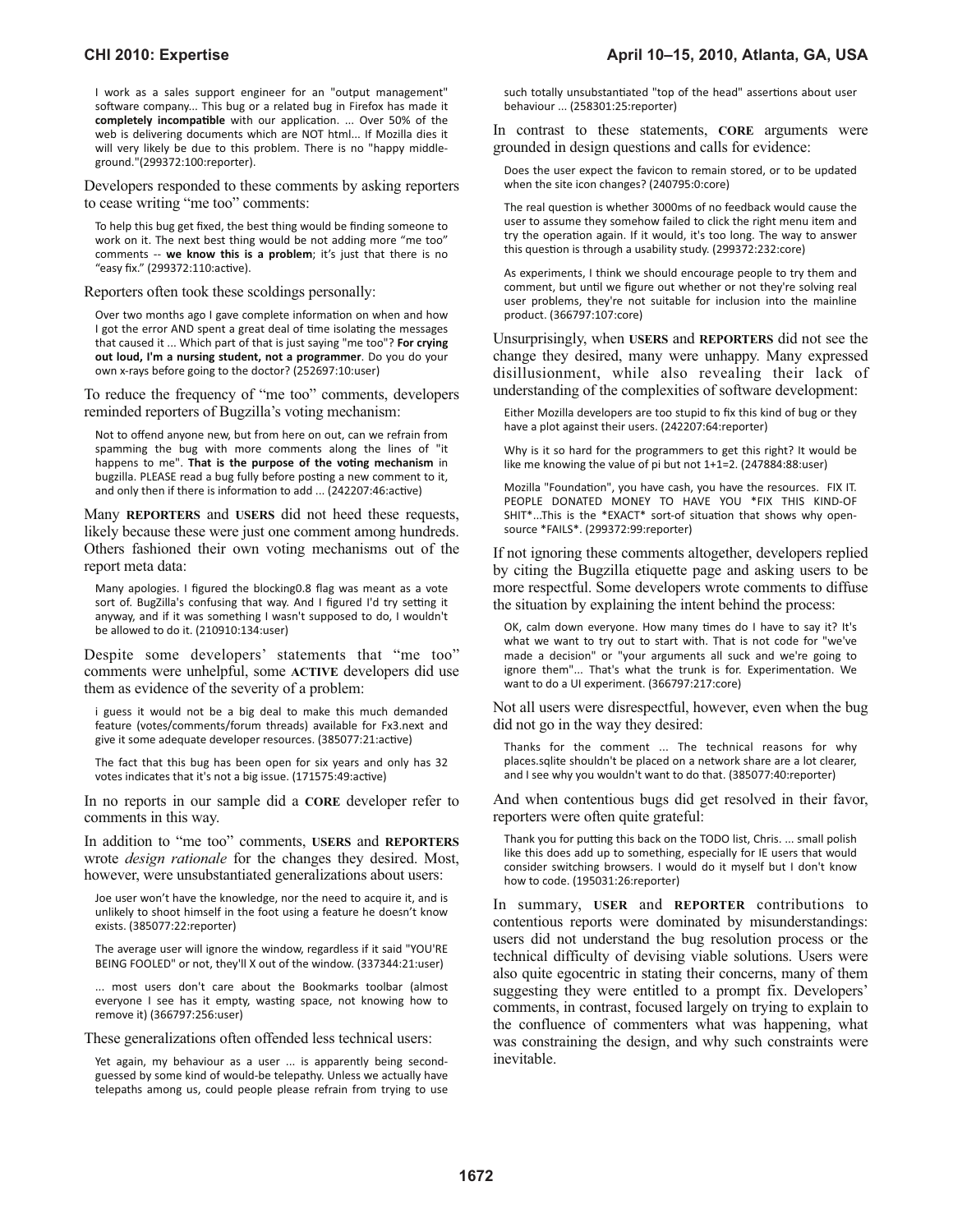# **DISCUSSION**

Throughout our analyses, one basic trend has emerged: the majority of **REPORTER** reports did not lead to changes, did not appear to contain valuable information, and in most cases, devolved into technical support or were simply spam. Those **REPORTER** reports that did lead to change were largely reported by a comparatively small group of about 8,000 experienced, frequent **REPORTERS** before the release of Firefox 1.0. Moreover, when inexperienced **REPORTERS** *did* contribute reports that led to change, they were open far longer (a median 6 months longer) than other fixed reports, raising the question of whether these issues were less critical.

In our discussion, we consider various implications of these results from testing, HCI, and design perspectives.

#### **The Software Testing Perspective**

One of the central claims behind open bug reporting is that the work of software testing can be delegated to users. This did hold true, but doing so appeared to entail many costs. For example, we found that most reporter efforts were at reporting critical issues of which **CORE** and **ACTIVE** developers were already aware. Moreover, **REPORTER** reports that *did* identify unique issues may have been less critical (based on the longer period that they were open). Moreover, the claim that "many eyes make all bugs shallow" [12] did not hold for Mozilla bug reporting: the median report had only 2 contributors, most of whom were **CORE** and **ACTIVE** developers. It would be more accurate to say that many eyes led to a few high quality reports. In some ways, the roughly 8,000 experienced reporters who reported fixed bugs do not differ from the 1000's of beta testers recruited by closed source companies.

Of course, this perspective ignores the possibility that *without* open bug reporting, Mozilla may never have recruited its thousands of **CORE** and **ACTIVE** developers. In fact, a large amount of work demonstrates that bug reporting is a primary entry point for newcomers [5,7,8,9]. Perhaps the value of open bug reporting is more in recruiting, vetting, and retaining talented developers, and that unwanted content is the *cost* of this recruiting. And these costs appear to be insignificant. Mozilla has handled approximately 270,000 reports from **REPORTERS** over the past 11 years, which is an average of 67 **REPORTER** reports per day, spread across 3,500 **ACTIVE** and **CORE** developers. This is only an average of 1 **REPORTER** report per developer every 50 days. Even though only 1 in 6 of these ends up being valuable, this is a very small productivity loss. Moreover, this delegation approach scales, because for every ten new reporters, there is one reputable developer to evaluate their contributions and decide, by merit, whose contributions are of value. In this sense, open bug reporting is like an extended job interview.

How might these findings translate into *closed-source* software development contexts? If the primary benefit of open reporting is in recruiting *developers*, it appears that closed-source companies have little to gain from open repositories. This is because what appeared to make *experienced* reporters effective was their understanding of what constituted an bug and what was by design. Volunteer reporters with no knowledge of the *intended* design are perhaps more likely to report on issues that were intended. In essence, an open repository with closed source (which some projects have adopted, including the Facebook API), would likely begin to look more like traditional technical support.

### **The Human-Computer Interaction Perspective**

Another party in this discussion are the users themselves. While users may have received many benefits from reporting, such as technical support and the rare fix, their experiences were not altogether positive. When users tried to be helpful by contributing as much data as they could, they were called spammers and told to stop. When developers tried to explain the problem trying to be solved, users interpreted the technical complexity as excuses for not implementing a change. What underlies these user misunderstandings seemed to be a legitimate confusion about developer intent and responsibility. How were users to know what behavior the developers intended, other than reading potentially out of date specifications and project roadmaps? How were users to know whether a bug was Mozilla's responsibility or some other organization's? Many reporters only knew that their web site did not work; they did not know that this was because the web site had a bug, or was designed for the quirks of Internet Explorer. These misunderstandings illustrate many kinds of unhelpful culture clash, which only appeared to annoy developers and embarrass users.

# **The Design Perspective**

The discussions above raise several issues for the design of open bug reporting tools. For example, one critical question is whether the *openness* of Bugzilla was actually helpful. Our results show that one of the most common problems was that users did not perform basic diagnostic steps before reporting a problem, despite a number of support resources such as dozens of Mozilla user forums and *support.mozilla.org*. In these, reporters probably would have resolved their issue without taking valuable time from developers. Instead of allowing *anyone* to report issues, perhaps a better strategy is to delegate reporting to a trusted group of reporters, and have them receive issues through support sites first. This would add a new class of quality assurance gatekeepers (as is already done in commercial support), while preserving the ability for new contributors to acquire status and reputation.

Other design issues have more to do with reporting tools and groupware. For example, our results show that while *duplicates* are many in number, the challenge was not necessarily in *detecting* duplicates (since most duplicates were quickly marked so after the duplicate was posted), but in aggregating the information they contained and making it clear what was already known. Reporting tools like Bugzilla should provide ways to organize information provided by reporters, and incentivize reporters to add it there rather than as comments. Even something as simple as a wiki at the top of a report for users to indicate the platforms that exhibit the issue, the context in which it occurs, and ideas for fixing it, could go a long way in preventing unhelpful "me too" comments by making it obvious what has already been said.

Another common problem was that **USERS** and **REPORTERS** simply lacked any knowledge of the Mozilla bug reporting process and the developers involved in a particular report.